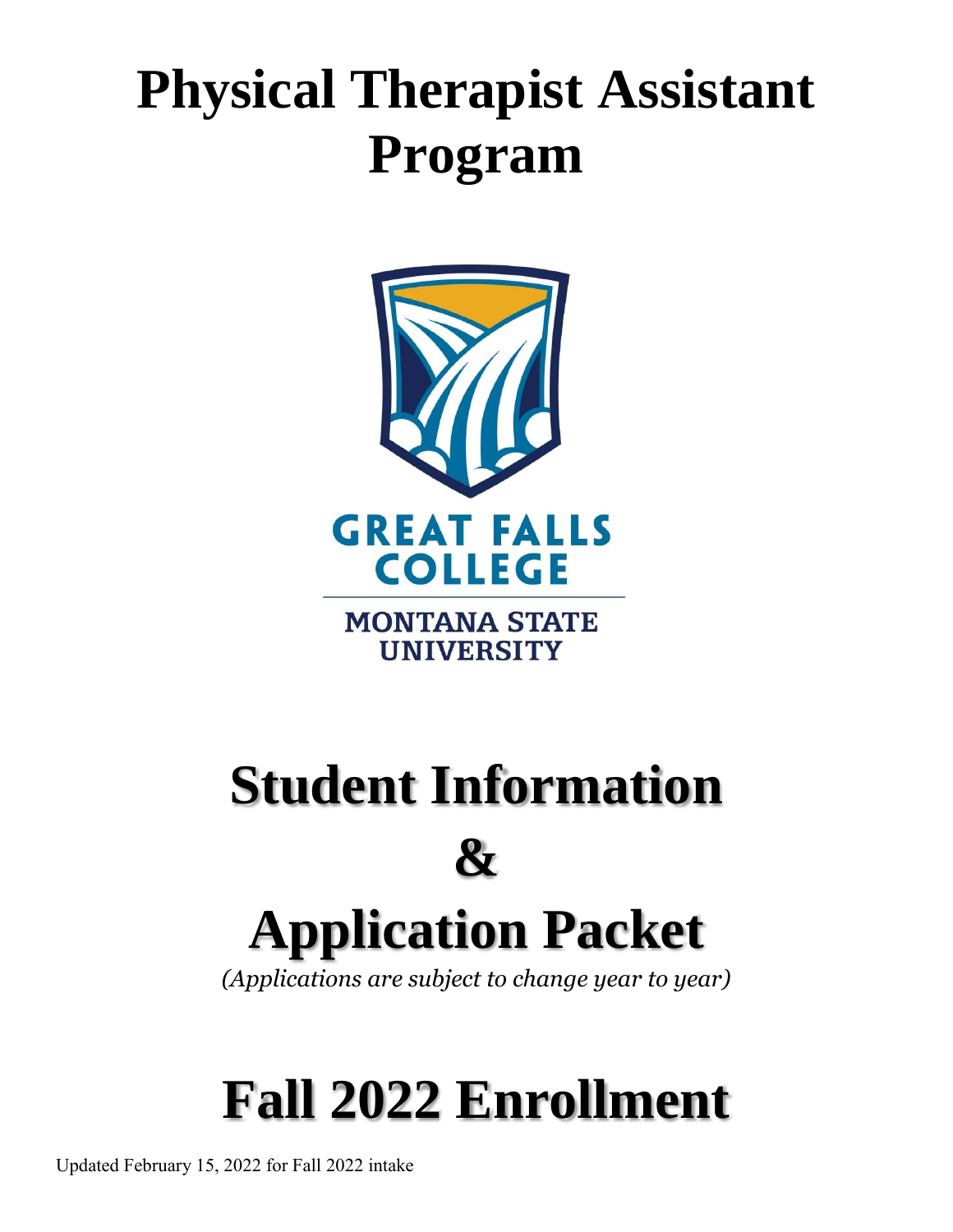# **Table of Contents**

| Letter from Physical Therapist Assistant Program Director          | 3              |
|--------------------------------------------------------------------|----------------|
| What is Physical Therapy?                                          | $\overline{4}$ |
| 7 Core Values of Professional Conduct in Physical Therapy          | $\overline{4}$ |
| Who is the Physical Therapist Assistant?                           | $\overline{4}$ |
| <b>Physical Therapist Assistant Program Goals</b>                  | $4 - 5$        |
| Mission and Philosophy of the Physical Therapist Assistant Program | 5              |
| History of PTA Program at Great Falls College MSU                  | 5              |
| Program Cost                                                       | 6              |
| PTA Program Requirements Prior to Admission                        | 6              |
| <b>Additional Steps for PTA Program Application</b>                | $6 - 7$        |
| <b>Equal Opportunity Policy</b>                                    | 7              |
| PTA Program Curriculum                                             | $8-9$          |
| <b>Observation Hours</b>                                           | 9              |
| <b>Optional Experiences to Earn Additional Points</b>              | 10             |
| Enrollment in the Physical Therapist Assisting Program             | 10             |
| <b>Helpful Phone Numbers</b>                                       | 11             |
| <b>Transferability of Courses</b>                                  | 11             |
| Requirements Following Acceptance to the PTA Program               | 11-12          |
| <b>Essential Functions for the Physical Therapist Assistant</b>    | 12             |
| PTA Program Selection Criteria                                     | 12             |
| Application Packet Cover & Check-Off Sheet                         | 13             |
| <b>Application Evaluation Sheet</b>                                | 14             |
| <b>Student Immunization and Verification Form</b>                  | 15             |
| <b>Technical Standards</b>                                         | 16             |
| <b>Observation Form</b>                                            | 17             |
| <b>Mailing Instructions</b>                                        | 18             |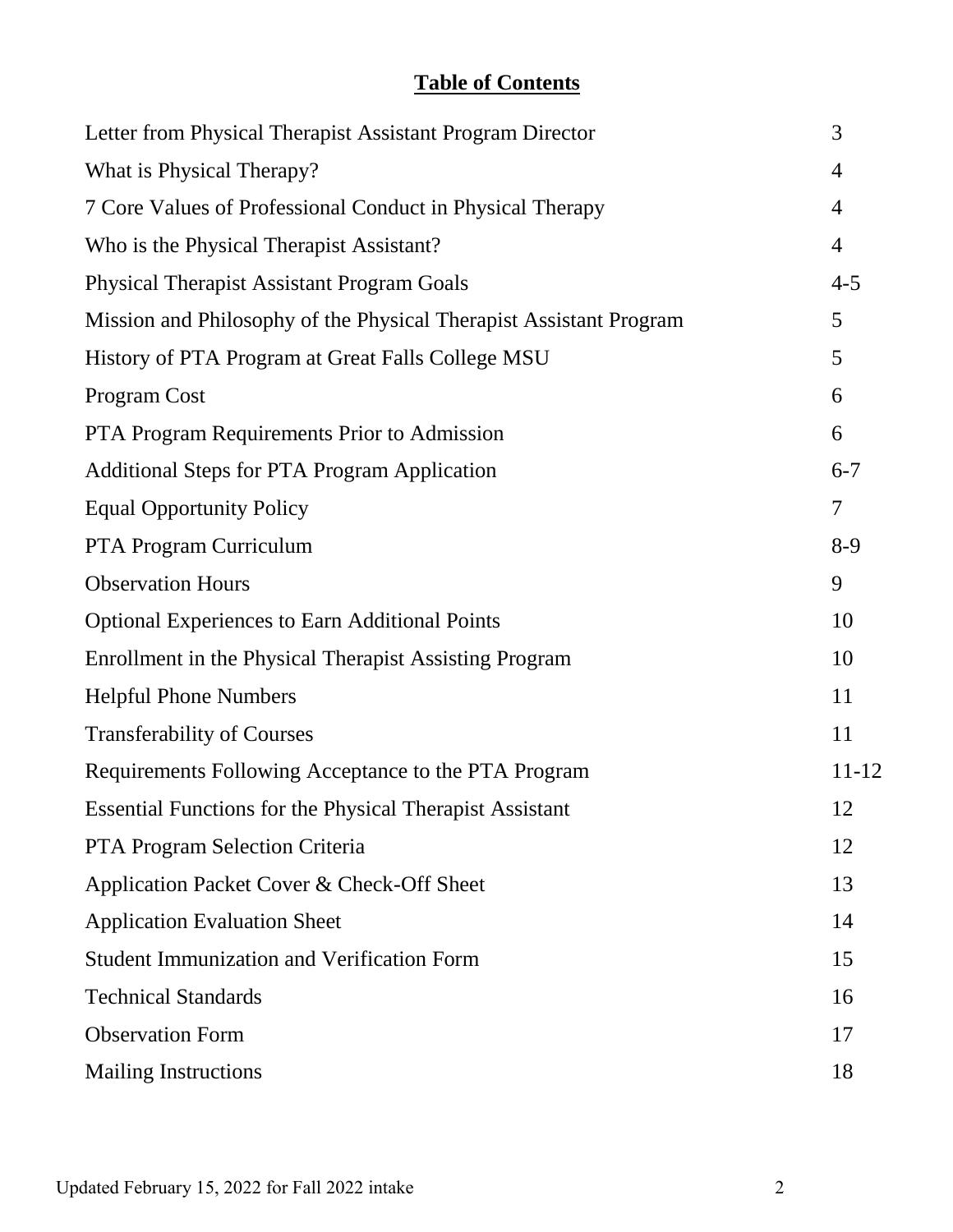Dear Prospective Physical Therapist Assistant Student,

I am thrilled that you are interested in the Great Falls College Montana State University's (GFC MSU) Physical Therapist Assistant Program. Physical therapy is a wonderful profession. As a physical therapist for over ten years, I have found it to be a very challenging and rewarding career.

Physical Therapist Assistants (PTAs) work closely with the physical therapist (PT) and with many other healthcare providers. PT and PTAs are dedicated to using their knowledge, expertise, and compassion in the treatment and prevention of disease processes affecting an individual's function. Observing either a PT or PTA is a necessary and essential part of learning about the physical therapy profession. The experience will give you a better understanding of the commitment needed to be successful during your education in the physical therapist assistant program and ultimately in the profession.

Great Falls College MSU's Physical Therapist Assistant Program has a limited enrollment capacity. **Twenty new students are enrolled in the fall of each year**. The small size is advantageous to our students, allowing more individualized attention and a greater amount of hands-on experience. Of course, with all advantages there are disadvantages. Limited enrollment lends itself to a competitive student selection process. It is important to review and understand our selection process when exploring this area of study.

Information about the profession, the program itself, and application materials for **fall 2022** entry are enclosed. **Please read these materials carefully**. For additional information, answers to specific questions, a campus tour, or to set up an appointment, please contact Student Services at (406) 771-4414 or Brad Bechard PT, DPT, Physical Therapist Assistant Program Director at (406) 771-5134. Information can also be found at [www.gfcmsu.edu.](http://www.gfcmsu.edu/)

With increasing life expectancy and improved medical technology, access to physical therapy services is more important than ever. Making a commitment to becoming a physical therapy professional will not prove to be just a job, but a lifelong fulfilling career. I want to thank you for your interest in the Physical Therapist Assistant Program; hopefully the following information will enlighten you about our program and the profession.

Sincerely,

 $BdH$ 

*Brad Bechard, PT, DPT* Director, Physical Therapist Assistant Program

**PTA Program Director Contact Information:** Brad Bechard, PT, DPT Director, Physical Therapist Assistant Program Great Falls College Montana State University 2100 16th Avenue South Great Falls, MT 59405 Office: A214 Ph: (406) 771-5134 Fax: (406) 771-4317 [bradley.bechard@gfcmsu.edu](mailto:bradley.bechard@gfcmsu.edu)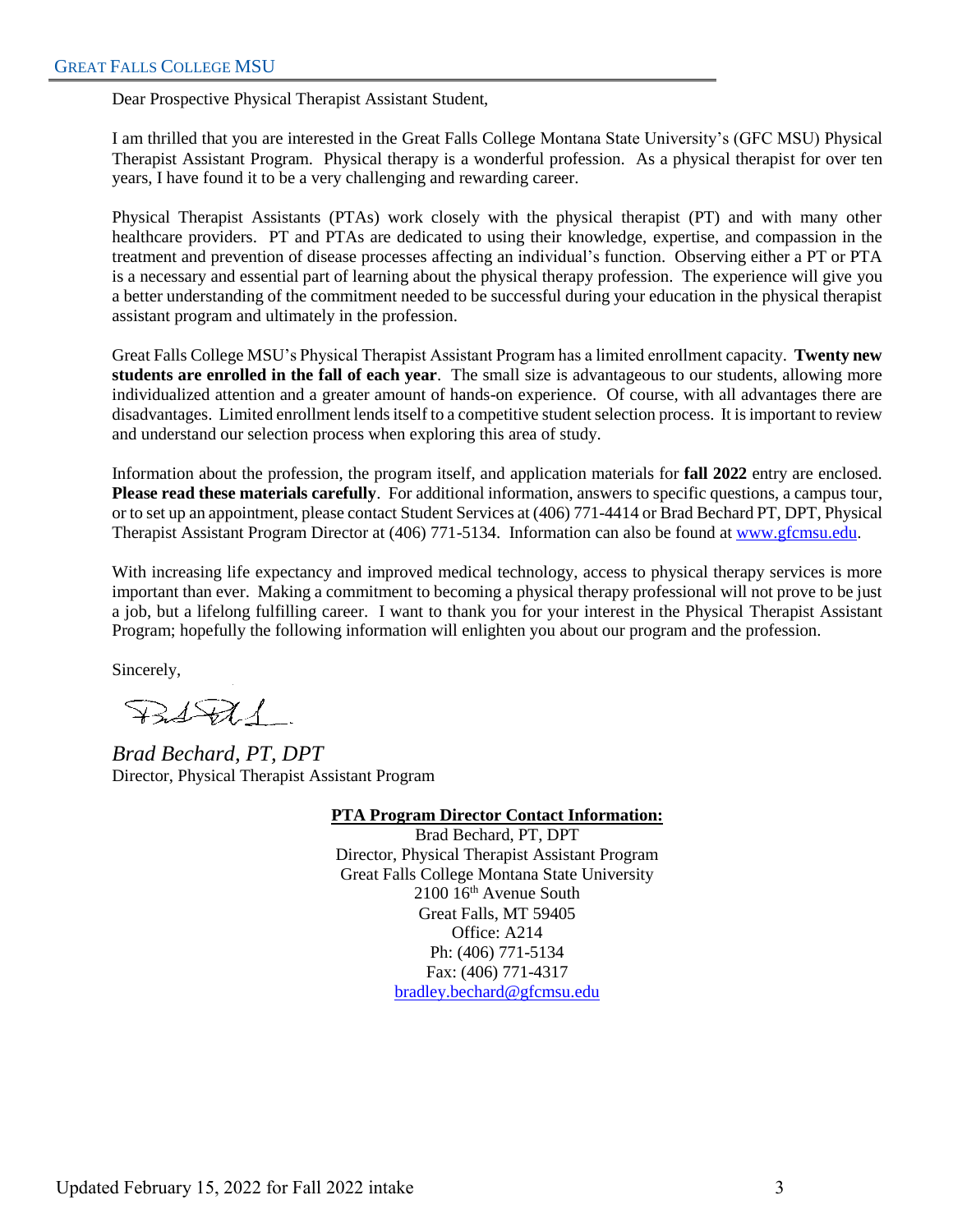## **What is Physical Therapy?**

Physical Therapy is the care and services provided by or under the direction and supervision of a physical therapist. More than 750,000 individuals are treated every day in the United States. The practice of physical therapy consists of diagnosing and managing movement dysfunction by enhancing physical and functional abilities. It consists of clinical applications that help to alleviate pain, prevent the onset or progression of limitations or disability, and prevent changes in health status that occur as a result of disease, disorders, conditions and injuries. Physical therapy interventions can also restore health, maintain overall wellness, improve fitness, and provide quality of life as it relates to movement and health.

### **7 Core Values of Professional Conduct in Physical Therapy:**

- Accountability
- Altruism
- Compassion/Caring
- Excellence
- Integrity
- Professional Duty
- Social Responsibility

### **Who is the Physical Therapist Assistant?**

Physical therapist assistants (PTAs) provide physical therapy services under the direction and supervision of a physical therapist. PTAs help people of all ages who have medical problems, or other health-related conditions that limit their ability to move and perform functional activities in their daily lives. PTAs work in a variety of settings including hospitals, private practices, outpatient clinics, home health, nursing homes, schools, sports facilities, and more. PTAs must complete a 2-year associate of applied science degree and are licensed, certified, or registered in most states. Care provided by a PTA may include teaching patients/clients exercise for mobility, strength and coordination, training for activities such as walking with crutches, canes, or walkers, massage, and the use of physical agents and electrotherapy such as ultrasound and electrical stimulation.

The PTA contributes to society and the PT profession through the provision of physical therapy services, teaching, and administration.

## **Physical Therapist Assistant Program Goals:**

#### **Student Goals:**

- 1. The student will develop an entry-level skill set who are prepared both didactically and clinically for passing licensure while demonstrating quality provision of services under the direction and supervision of a licensed physical therapist.
- 2. The student will identify evidence-based practice to relate to their clinical decision making.
- 3. The student will demonstrate commitment to the profession by serving the needs of the community through ethical practice and participation in service related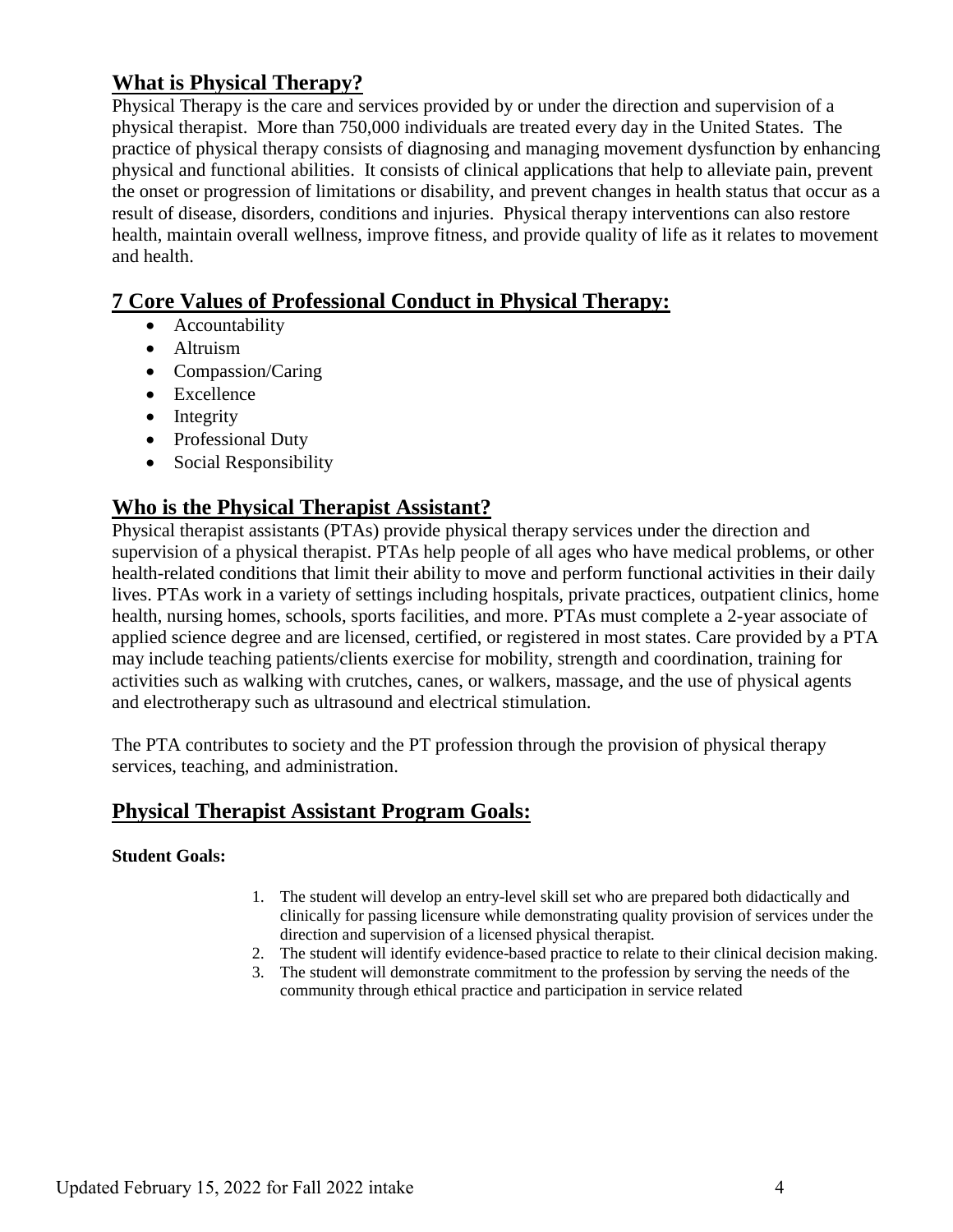#### **Faculty Goals:**

- 4. Program faculty will demonstrate life-long learning through the pursuit of continuing education related to the profession of physical therapy and area of teaching responsibility.
- 5. Program faculty will continually develop updated course materials to provide students a contemporary education via evidenced based practice.
- 6. The program faculty will demonstrate commitment to the profession through service learning activities within the community.

#### **PTA Program Goals:**

- 7. The program will contribute to the needs of the community through the student association and its pursuit of volunteering and fundraising.
- 8. The program will promote life-long learning to reflect contemporary practice and advocate physical therapy via the APTA to best meet the needs of the profession and society.

### **Mission and Philosophy of the Physical Therapist Assistant Program:**

#### Mission

*The Great Falls College MSU PTA Program: Developing Quality Skills with Unwavering Ethics*

#### Philosophy

All students, regardless of race, creed, color, age, or gender, have a right to an education that stimulates their curiosity and challenges their intellect. The faculty of the PTA program is committed to student success, and pursuit of excellence within the educational environment. Students will be encouraged to embrace the concept that learning is a lifetime experience, as well as a critical component of their continued professional development in the field of health care delivery.

#### **History of PTA Program at Great Falls College MSU:**

From 1996 - 2003, Great Falls College MSU offered the only physical therapist assistant postsecondary education program in Montana graduating six classes. From 2003 to 2007, the PTA program was in a state of moratorium. Due to high demand in Montana for the physical therapist assistant in the workforce, the program was reactivated.

**Following an on-site visit in October of 2018, the Physical Therapist Assistant (PTA) Program at Great Falls College MSU has earned accreditation from the Commission on Accreditation in Physical Therapy Education (CAPTE) of the American Physical Therapy Association (APTA) from April 30th 2019 through June 30th 2029.** 

#### **Accreditation Status:**

**The Physical Therapist Assistant program at Great Falls College Montana State University is accredited by:**

**The Commission on Accreditation in Physical Therapy Education (CAPTE)** 1111 North Fairfax Street Alexandria, Virginia 22314 703-706-3245 [accreditation@apta.org](mailto:accreditation@apta.org) [www.capteonline.org](http://www.capteonline.org/)

**The next onsite visit will occur in Fall of 2028.**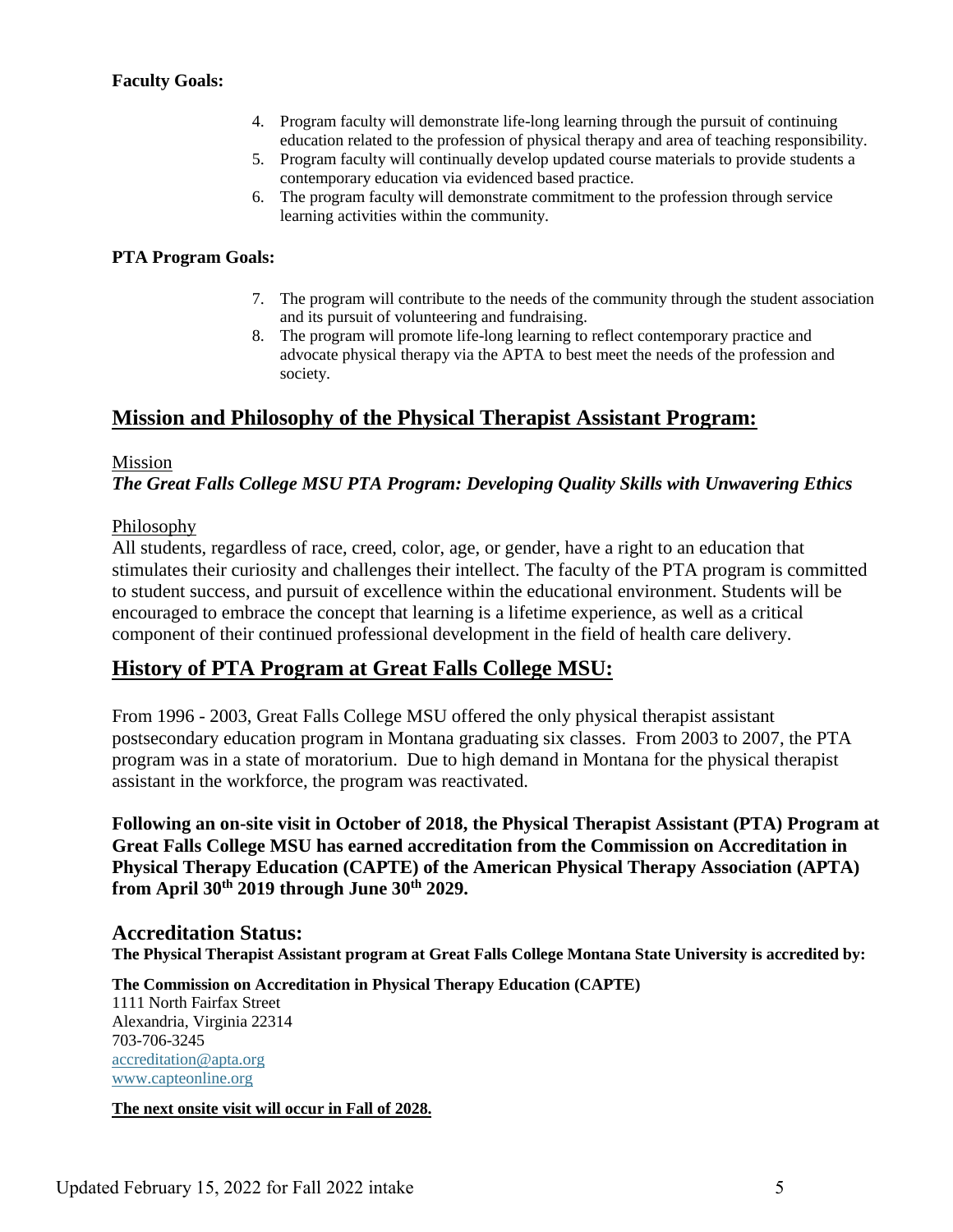## **Program Cost:**

Costs are subject to change. The below information is based on the 2021-2022 academic year. Costs are estimates only. Costs include listed specific pre-requisite courses and requirements after formal acceptance into the PTA Program. It DOES NOT include costs associated with any repetition of courses, or any courses needed to build-up skills in Math and English so the student can take the required courses in these two subjects. Appropriate attire, transportation costs, room and board, relocation costs to Great Falls for class work and other locations for clinical experiences including room and board, immunizations, and costs associated with the national board exam are not included in the below costs. There may be other costs not included in this list.

| Tuition (in-state) and Fees |              | \$8625.00   |
|-----------------------------|--------------|-------------|
| <b>Application Fee</b>      |              | 30.00       |
| Course/Program Fees         |              | 1184.00     |
| Book / Supplies             |              | 2653.00     |
|                             | <b>TOTAL</b> | \$12,491.00 |

Information on student scholarships and financial aid is provided by the Office of Financial Aid: (406) 406-771-4334 or [http://finaid.gfcmsu.edu](http://finaid.gfcmsu.edu/)

Please refer to the College catalog for complete information available online at <http://catalog.gfcmsu.edu/academic-programs/physical-therapist-assistant/>

### **PTA Program Requirements Prior to Admission:**

Prior to being considered for admissions into the program the applicants must:

- Be admitted to GFC MSU and in good academic standing. Application information may be acquired at the office, or by calling Admissions at (406) 268-3700 or online at <https://admissions.gfcmsu.edu/applynow.html>
- Complete 40 hours or more of observation with a licensed physical therapist or physical therapist assistant. Please note that higher point values for admission to the PTA Program are awarded at 10 hour intervals. Refer to section "Observation Hours" in this packet.
- **Earn a grade of "C" (not a "C-") or higher in all pre-requisite courses.**
- **Computer literacy and keyboarding are assumed.**

### **Additional Steps for PTA Program Application:**

- A representative from the Registrar's Office will be involved in verifying grades, transcripts, and compiling the scoring process of this program.
- Submit official high school transcript or HiSET (GED), and college transcripts, to the Registrar **(Please ensure all transcripts which are required to prove completion of prerequisite courses have been submitted to the Registrar's Office).** If completing spring or summer courses, final transcripts will need to be sent. You are NOT required to send transcripts from GFC MSU.
- Send official transcripts to:
	- Office of the Registrar Great Falls College MSU 2100 16th Avenue South Great Falls, MT 59405
- Only students in Good Academic Standing will be eligible for program acceptance.
- Course work will be evaluated as follows: **Anatomy/physiology courses need to have a lab component and to be taken within 5 years of application to the program and all other**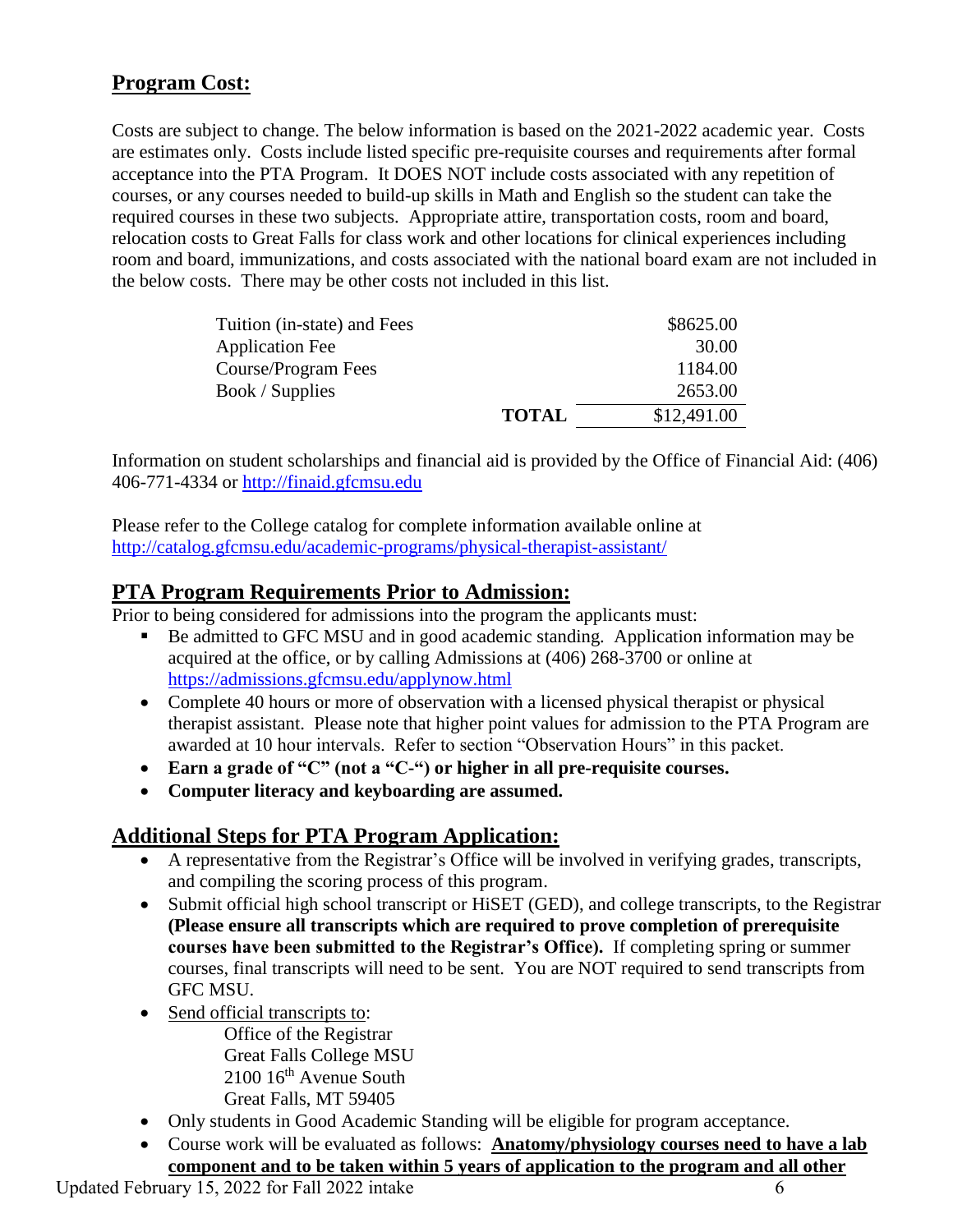**courses need to be taken within 15 years of application to the program.** Program directors at their discretion may accept courses that are older than the 5 years for Anatomy/physiology courses and/or the 15 years for pre-requisite courses. Students may be asked to take a placement test to determine if their Math and English skills are at the appropriate level for the program.

- For applicants, who have taken courses multiple times, the highest verifiable grade will be used for scoring /GPA calculations.
- For students who have taken a higher level course than the pre-requisite course requirement, he/she may utilize the grade for that course for admissions purposes if the grade is higher than that of the required course.
- Points and GPAs will be calculated by the Registrar's Office and grade points will be calculated using the current catalog criteria which includes +/- weighing. **See page 12 for grade breakdown.**
- For students, who have been awarded credit for successful performance in subject examinations of the CLEP or DSST programs, the credits will be accepted by GFC MSU, however there is no grade for calculation for scoring or GPA. In this situation, the total points will convert to percentages for ranking. *(The program may accept Pass/Fail classes upon the program director's approval.)*
- For students, who have been awarded credit for successful performance in subject examinations of the AP program, the credits will be accepted by GFC MSU for scores of 3, 4 or 5, however there is no grade for calculation for scoring or GPA. In this situation, the total points will convert to percentages for ranking. *(The program may accept Pass/Fail classes upon the program director's approval.)*
- For students, who have been awarded credit for Prior Learning Assessment, the credits will be accepted by GFC MSU for Passing (P) grades, however there is no grade for calculation for scoring or GPA. In this situation, the total points will convert to percentages for ranking. *(The program may accept Pass/Fail classes upon the program director's approval.)*
- For students, who have additional educational attainment, the Registrar's Office will verify degrees awarded from official transcripts.
- Admission will constitute the top 20 completed applicants with the highest percentage of total points earned.
- In case of a tie, this is the tie breaking criteria
	- 1. Highest subtotal GPA within Anatomy and Physiology classes
	- 2. Highest prerequisite GPA
	- 3. Highest total observation hours recorded

## **Equal Opportunity Policy:**

Great Falls College MSU is committed to the provision of equal opportunity for education, employment, and participation in all College programs and activities without regard to race, color, religion, national origin, creed, service in the uniformed services (as defined in state and federal law), veteran status, gender, age, political ideas, marital or family status, physical or mental disability, genetic information, gender identity, gender expression, or sexual orientation.

The College's Equal Opportunity Officer is the Chief Student Affairs & Human Resources Officer, 2100 16th Avenue South, Great Falls, MT 59405. Telephone: 406-771-4300.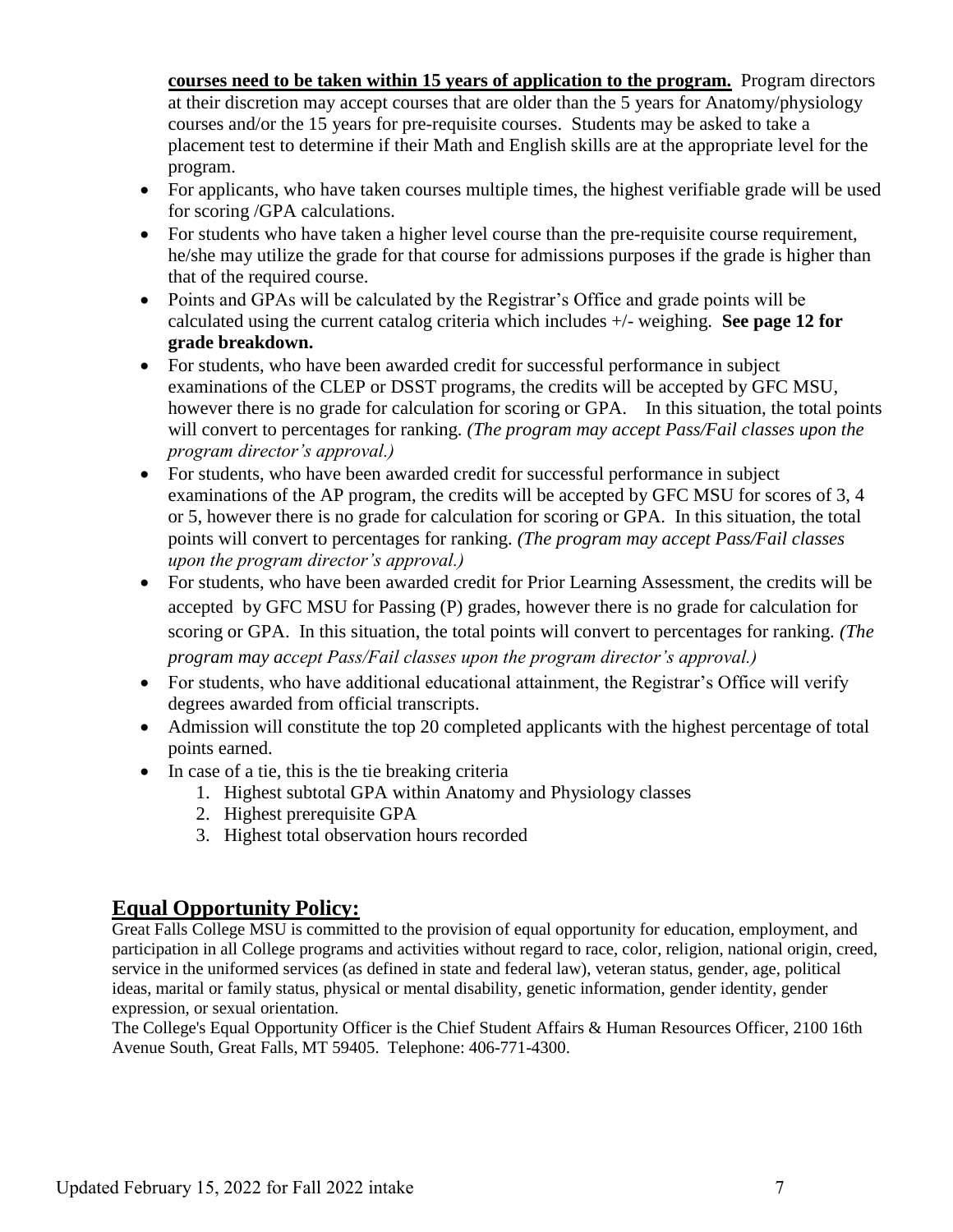# **Physical Therapist Assistant Program Curriculum:** *Prerequisite Courses*

**All prerequisite courses must be completed with a C (not C-) or higher**.  **Course Title** 

| <b>PHSX 105</b>                           | Fundamentals of Physical Sci w/Lab OR<br><b>Both</b> a college level Physics and<br>Chemistry course with program director<br>approval |       |
|-------------------------------------------|----------------------------------------------------------------------------------------------------------------------------------------|-------|
| BIOH 201**                                | Human Anatomy & Phys I Lecture/Lab                                                                                                     | 4     |
| <b>BIOH 211*</b>                          | Human Anatomy & Phys II Lecture/Lab                                                                                                    |       |
| <b>COMX 115</b><br>OR.<br><b>COMX 111</b> | Intro to Interpersonal Comm OR<br>Intro to Public Speaking                                                                             |       |
| WRIT 101**                                | College Writing I                                                                                                                      | 3     |
| M 140**                                   | College Math for Healthcare OR Any<br>math course in the MUS Core                                                                      | $3-4$ |
| <b>PSYX 100</b>                           | Introduction to Psychology                                                                                                             | 3     |
|                                           | Any course in the Social Sciences                                                                                                      | 3     |
| <b>AHPT 105</b>                           | Intro to Physical Therapy (online)<br>(Prerequisite or corequisite with consent<br>of program director)                                |       |

## *Subtotal: 30*

## *Fall Courses*

| Course No.       | <b>Course Title</b>                | <b>Credits</b> |
|------------------|------------------------------------|----------------|
| <b>AHPT 101*</b> | Physical Therapist Assisting I/Lab |                |
| <b>AHPT 205*</b> | Anatomy and Kinesiology /Lab       |                |
| <b>AHPT 206*</b> | Pathophysiology for the PTA        |                |
| AHPT 218*        | Therapeutic Exercise for the PTA   |                |
| <b>AHPT 210*</b> | Clinical Experience I (4-week)     |                |
|                  | Subtotal:                          | 10             |

## *Spring Courses*

| Course No.       | <b>Course Title</b>                        | <b>Credits</b> |  |
|------------------|--------------------------------------------|----------------|--|
| AHPT 201*        | <b>Physical Therapist Assisting II Lab</b> |                |  |
| AHPT $213*$      | Neurorehabilitation for the PTA Lab        |                |  |
| AHPT $215*$      | Introduction to Orthopedics/Lab            |                |  |
| <b>AHPT 220*</b> | Clinical Experience II (4-week)            |                |  |

## *Subtotal: 18*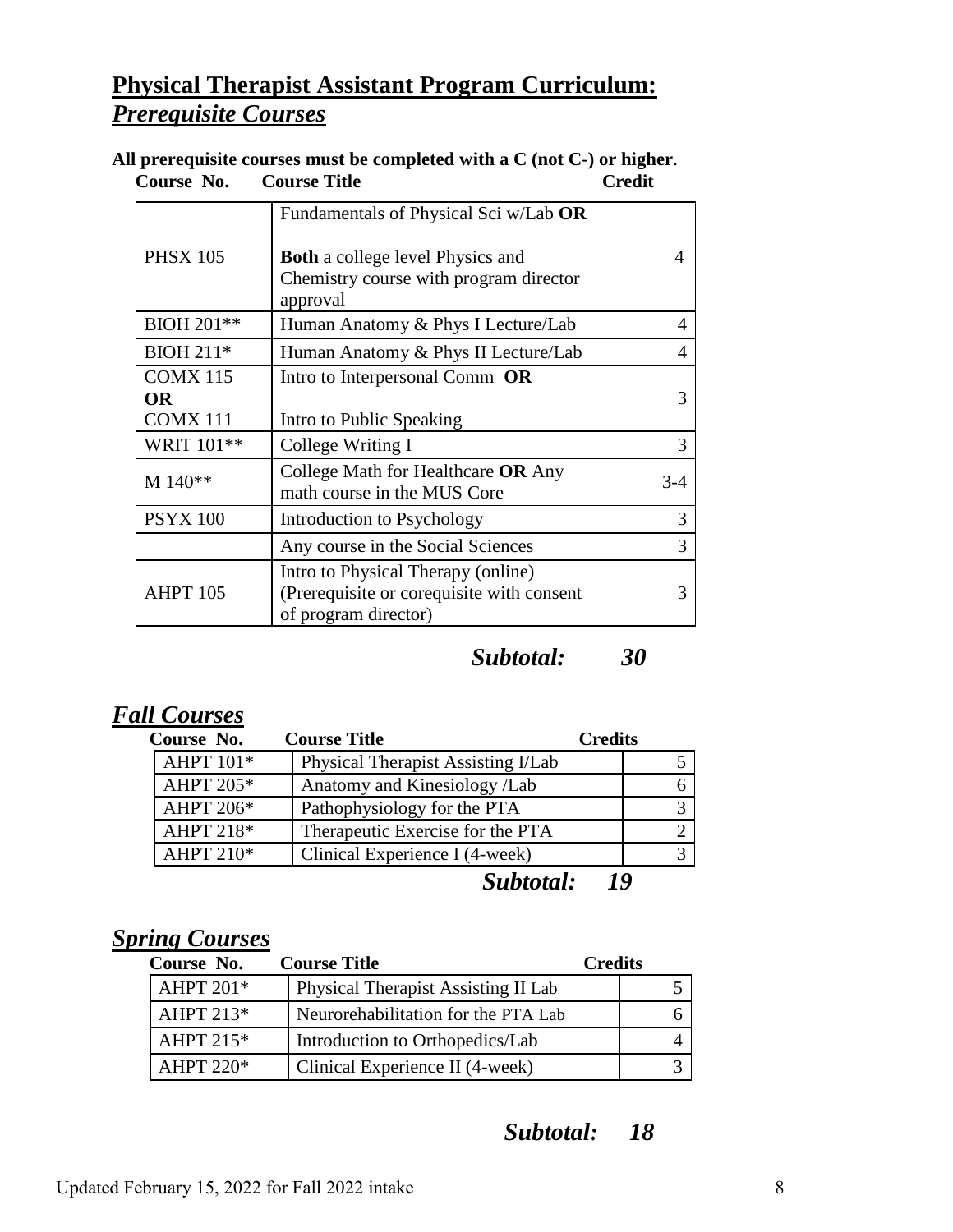## *Summer Courses*

| Course No.  | <b>Course Title</b>               | <b>Credits</b> |  |
|-------------|-----------------------------------|----------------|--|
| AHPT $225*$ | Seminar & Project in PTA (online) |                |  |
| AHPT $230*$ | Clinical Experience III (8-week)  |                |  |
|             | Subtotal:                         |                |  |

#### **TOTAL PROGRAM CREDITS – 75 ~**

\* Indicates prerequisites needed<br>\*\* Indicates placement in course(see

Indicates placement in course(s) is determined by placement test  $\sim$ Many students need preliminary math, English and biology courses before enrolling in the program requirements.

### **Observation Hours:**

Students are required to complete a minimum of 40 observation hours. Observation must occur with a licensed physical therapist or physical therapist assistant. This observation should be completed **in at least two or more different practice settings**. **At least 10 hours need to be in an acute, rehab, or sub-acute environment.** Please contact the program director if you have questions. Suggestions to help you to meet this requirement:

- Request a list of clinical sites from the PTA Program Director if needed. Most facilities are willing to allow prospective physical therapist assistant students to observe their physical therapy practice. Any facilities can be contacted and asked if they would be willing to allow you to observe.
- Select several sites and telephone them early in the day- between 8:00 and 8:30 am. This is usually the best time to speak with them. Have your calendar available with possible dates and times that will work for your schedule. Please remember, you will need to be flexible and accommodate their schedules. DO NOT automatically expect to observe the day you contact them.
- **When you visit the site, dress business casual (no jeans).** Wear comfortable shoes with no open toe, no or minimal fragrances, and minimal jewelry. Remember, you are in a professional environment!
- Provide your healthcare professional with the Observation Form (pg. 17) with the upper portion completed. When you have completed your hours at that site, the professional you're observing will need to fill-out a portion of this form and sign it. **It will then need to be signed by the healthcare professional on the form and over the seal of the envelope and submitted with your PTA Program Application.** The Observation Form may be copied if needed or additional copies can be obtained on the College website at [www.gfcmsu.edu](http://www.gfcmsu.edu/) under the PTA Program section.
- Remember, as you are observing, they are also observing you!
- We suggest that during or shortly after you have completed each observation that you take the time to jot down your impressions of the experience. This may include your thoughts, diagnosis observed, what was good or bad, etc.
- DO NOT WAIT to obtain observation hours. Practicing Physical Therapists and Physical Therapist Assistants are busy people, so fit in the observation time when you can and early.
- Finally, you may want to send out a thank you note to the healthcare professional for taking time out of their schedule to assist with your educational experience.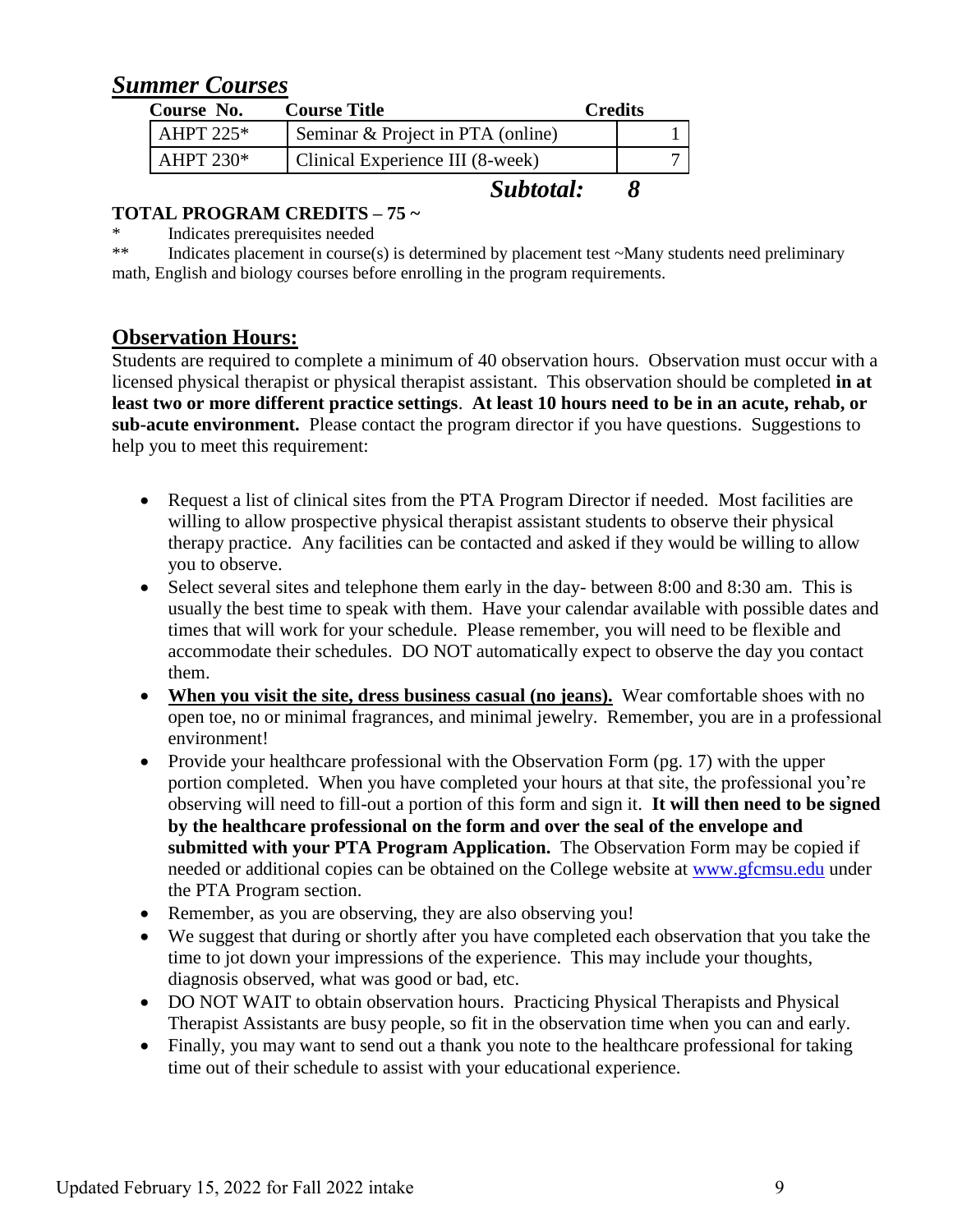## **Optional Experiences to Earn Additional Points:**

- Additional points may be earned through employment within a healthcare field that involves direct patient contact or billing/coding services.
- Additional points may be earned through employment or volunteer in a fitness environment as a trainer working with clients on various exercise programs or instructor, including such experiences in coaching.
- The applicant must include a letter substantiating hours of employment as a healthcare worker or employment in a fitness environment within the community**. The letter must be from a direct supervisor in order to receive points in the application process. Hours worked, the description/nature of the work, and dates must be included. This letter must be signed by the supervisor across the back outside seal of the envelope and submitted with the applicant's application.**
- Contact the PTA Program Director for any questions regarding these experiences.

### **Enrollment in the Physical Therapist Assistant Program:**

The formal portion of the Physical Therapist Assistant (PTA) program begins fall semester with a limited enrollment of 20 students. There are 30 credits of pre-requisite courses which may take one year or longer to complete. All pre-requisite coursework must be completed with a grade of "C" (not C-) or higher. The student must apply for acceptance into the formal portion of the PTA program and be accepted. The formal portion of the PTA program is challenging and consists of fall, spring, and summer semesters; taking one full year. This time includes built-in clinical experiences, which may or may NOT be in the Great Falls area. Upon completion of the PTA program, the graduate is prepared to take the national board examination for physical therapist assistants provided by the Federation of State Boards of Physical Therapy and must receive a passing score in order to become a licensed PTA. Licensure is required to practice as a physical therapist assistant in Montana and is overseen by the State of Montana Board of Physical Therapy Examiners.

- Physical Therapist Assistant Program Admission Application is included in this packet. It should include your name, address, telephone number, e-mail address, proof of requirements (see Application Packet Cover and Check-off Sheet below). This should be submitted to the Administrative Assistant of the Health Science Division by *May 31st, 2022* for prospective admission to the PTA program for fall 2022. **Application material submitted after that date will not be considered for the initial selection process, and would only be considered if the initial process does not yield a full class. It is the applicant's responsibility to ensure that all requirements are met by the established deadline and that all necessary materials have been submitted. All application items should be sent as a complete packet (as able) via certified mail or physically brought in to the Health Sciences Administrative Assistant. Items sent separately and at random are easily lost or misfiled. Great Falls College MSU is not responsible for any late, lost or misfiled information.**
- Successful applicants will be notified of their admission status by letter within **approximately**  *4 weeks following the deadline.* These individuals will need to notify the College in writing of their choice to accept or decline admission into the PTA Program. A form will be provided for the prospective student to fill-out and return.
- If a space becomes available for a PTA student, the next highest scoring applicant will be notified and offered admission to the PTA Program.

#### **Note: Submission of false material in this Application Packet will be grounds for non-admission or, if discovered after admission, grounds for expulsion.**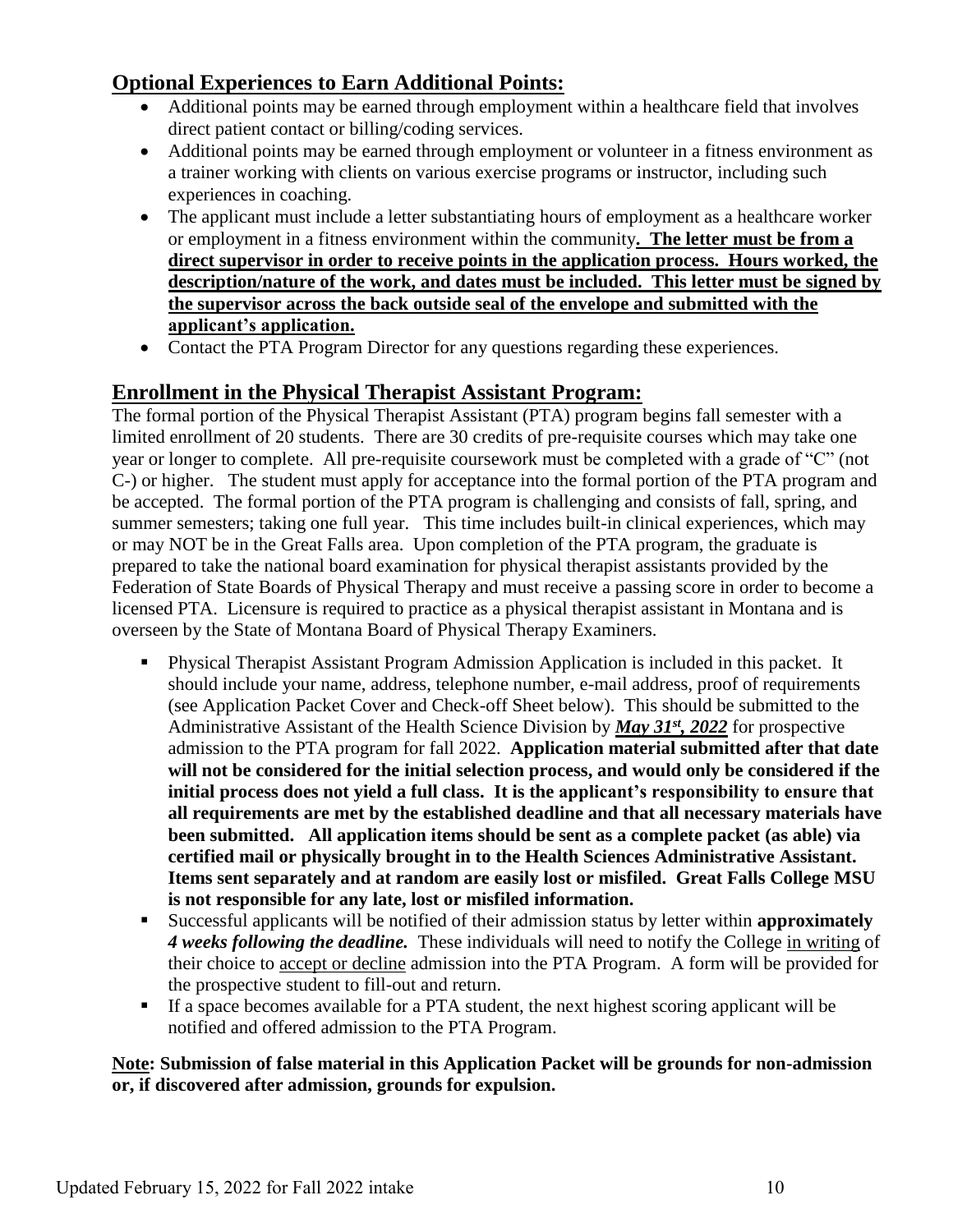## **Helpful Phone Numbers:**

- Student Central: (406) 268-3700
- Bookstore: (406) 771-4367
- **Financial Aid: (406) 771-4334**
- Physical Therapist Assistant Program Director Brad Bechard, PT, DPT: (406) 771-5134
- Registrar Dena Wagner Fossen: (406) 771-4312

## **Transferability of Courses:**

It is essential that you speak with the PTA Program Director if you have questions about transferability of courses from other institutions. The best way to assure that your courses transfer and that you have all the pre-requisites for the PTA program is to apply to the College (general admission process) and then to have your official transcripts evaluated by the Registrar's Office. Only the courses that apply toward the degree and have met the criteria will be accepted.

Coursework taken at other educational institutions may be designated as equivalent courses for Great Falls College MSU. [https://prodmyinfo.montana.edu/pls/gfagent/hwzkxfer.p\\_selstate](https://prodmyinfo.montana.edu/pls/gfagent/hwzkxfer.p_selstate) Please review the information on transferring courses here: [http://catalog.gfcmsu.edu/student](http://catalog.gfcmsu.edu/student-services/admissions/transfer-from-other-institutions/)[services/admissions/transfer-from-other-institutions/](http://catalog.gfcmsu.edu/student-services/admissions/transfer-from-other-institutions/)

If you have additional questions about transferability of courses, send a written request for evaluation of your prior transcripts to the Registrar at Great Falls College MSU. Please include appropriate course descriptions and official transcripts from former colleges with your request for evaluation.

> Registrar's Office Great Falls College MSU  $2100$   $16^{th}$  Ave S Great Falls, MT 59405 406-771-5128

## **Requirements following acceptance to the PTA Program:**

- Every student entering any Health Sciences program **MUST ATTEND** the Health Sciences Orientation. This mandatory session is held in August prior to classes starting. It includes information on Standard Precautions, Confidentiality, and Privacy in healthcare. Students are not allowed to attend any clinical affiliations in their program until they have completed this session. Students may call (406) 771-4350 for more information.
- All formal PTA students must attend the PTA Program Orientation. This mandatory orientation is held in August prior to classes starting. Information about the PTA program will be provided and reviewed at this time. If accepted into the formal portion of the PTA program, you will be informed of the date and specifics of this orientation.
- All Health Science students will complete the required immunizations (see attached) to their Program Director after acceptance into their program. All GFC MSU students enrolled in 6 or more credits are required to have health insurance. There are health risks inherent in working in a clinical environment. Students are urged to use good sense in acquiring and maintaining health insurance coverage. For information about student health insurance offered through the College contact Student Central.
- Hepatitis B series inoculation (HBV) is required. This can be obtained for a fee at the City-County Health Department,  $115\,4^{\text{th}}$  Street South, Great Falls, MT, (406) 454-6950. If for some reason you elect not to have this three shot series, a signed Declination form will be kept in your file. This form is available from the Health Sciences Administrative Assistant.
- You must be **Health Care Provider CPR certified**, and retain this certification throughout your collegiate career as a PTA student, and then as a PTA. CPR/First Aid classes are

Updated February 15, 2022 for Fall 2022 intake 11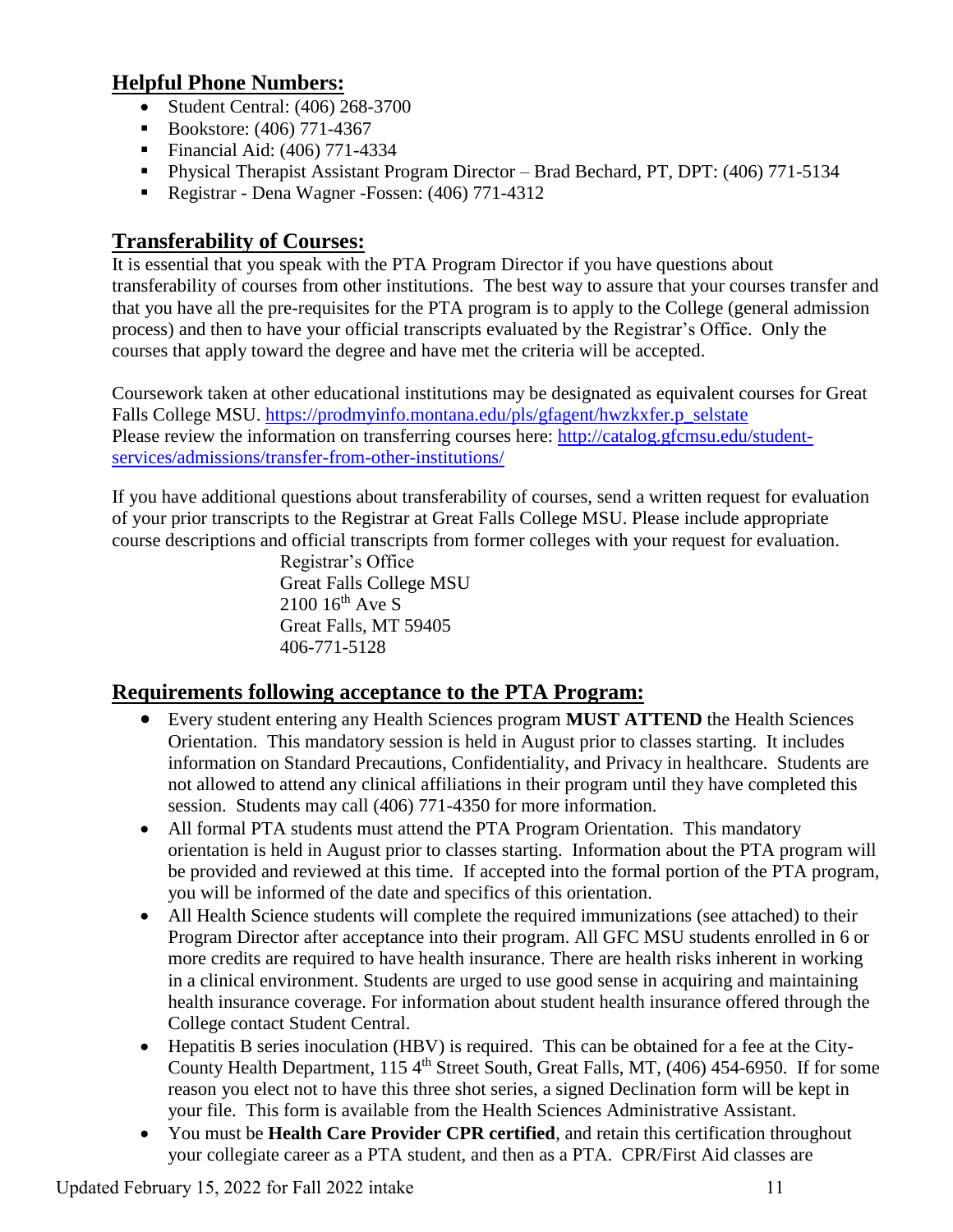provided each semester at the College or can be obtained elsewhere. The CPR Certification must be current during any clinical affiliation experience (scheduled toward the end of the fall semester).

 **Health Sciences Division Policy: Student Back Ground Checks and Drug Screening** To promote patient safety and decrease institutional liability, most clinical agencies require students to have cleared a background check and/or drug screening before they will permit the students in the clinical setting. To meet these requirements, the College requires that the check/screening be done prior to placement in any clinical agency. Background checks/drug screenings are done at the student's expense. Students with background checks that reveal a finding will be evaluated individually to determine whether they will be eligible for clinical placement and state licensure for their respective degree program. There is a zero tolerance for positive findings regarding the drug test resulting in non-admittance or dismissal from the program (please see PTA program student handbook). Students are encouraged to go through **[Verifiedcredentials.com](file:///C:/Users/t42j396/Downloads/Verifiedcredentials.com)** for their background and drug screenings yet may go through other vendors upon the approval from the program director. **Copies of your required immunizations, CPR card, background check, and drug screen are all due by September 30th, 2022. It is encouraged to start on these as soon as possible once admitted into the program.** 

#### **Essential Functions for the Physical Therapist Assistant:**

Students will be required to perform certain physical, intellectual, and conceptual tasks required in the classroom, during lab activities, and at clinical sites. A student must have the ability to perform these tasks with reasonable accommodation as outlined by the Americans with Disabilities Act. Students with disabilities must meet or exceed academic standards with or without reasonable accommodations.

#### **Statement about Disability Services**

The Americans with Disabilities Act (ADA) is a federal anti-discrimination statute that provides comprehensive civil rights protection for persons with disabilities. Among other things, this legislation requires that all students with disabilities be guaranteed a learning environment that provides for reasonable accommodation of their disabilities. Instructors must receive an official letter from the Disability Services Office in order to provide accommodations. If you believe you have a disability requiring an accommodation, please contact the Director of Disability Services or call 406-771-4311 to schedule an appointment.<http://students.gfcmsu.edu/disabilityservices/index.html>

#### **PTA Program Selection Criteria:**

The Physical Therapist Assistant Program Selection Committee will be the individuals to consider the applications submitted by prospective PTA students. They will utilize the following point scale, maximum of 108 points. The applicants with the top 20 percentage point totals demonstrated within the completed applications will be accepted for admission. Grade Point Average (GPA) will be calculated (see Application Evaluation Sheet below) to determine total points for each pre-requisite course. Please remember that plus and minus will affect the GPA utilized as per the College catalog. **Plus or minus is equivalent to the following:**

| (A)          | $= 4$ | $(B-) = 2.7$ |  |
|--------------|-------|--------------|--|
| $(A-) = 3.7$ |       | $(C+) = 2.3$ |  |
| $(B+) = 3.3$ |       | $(C) = 2$    |  |
| (B) = 3      |       |              |  |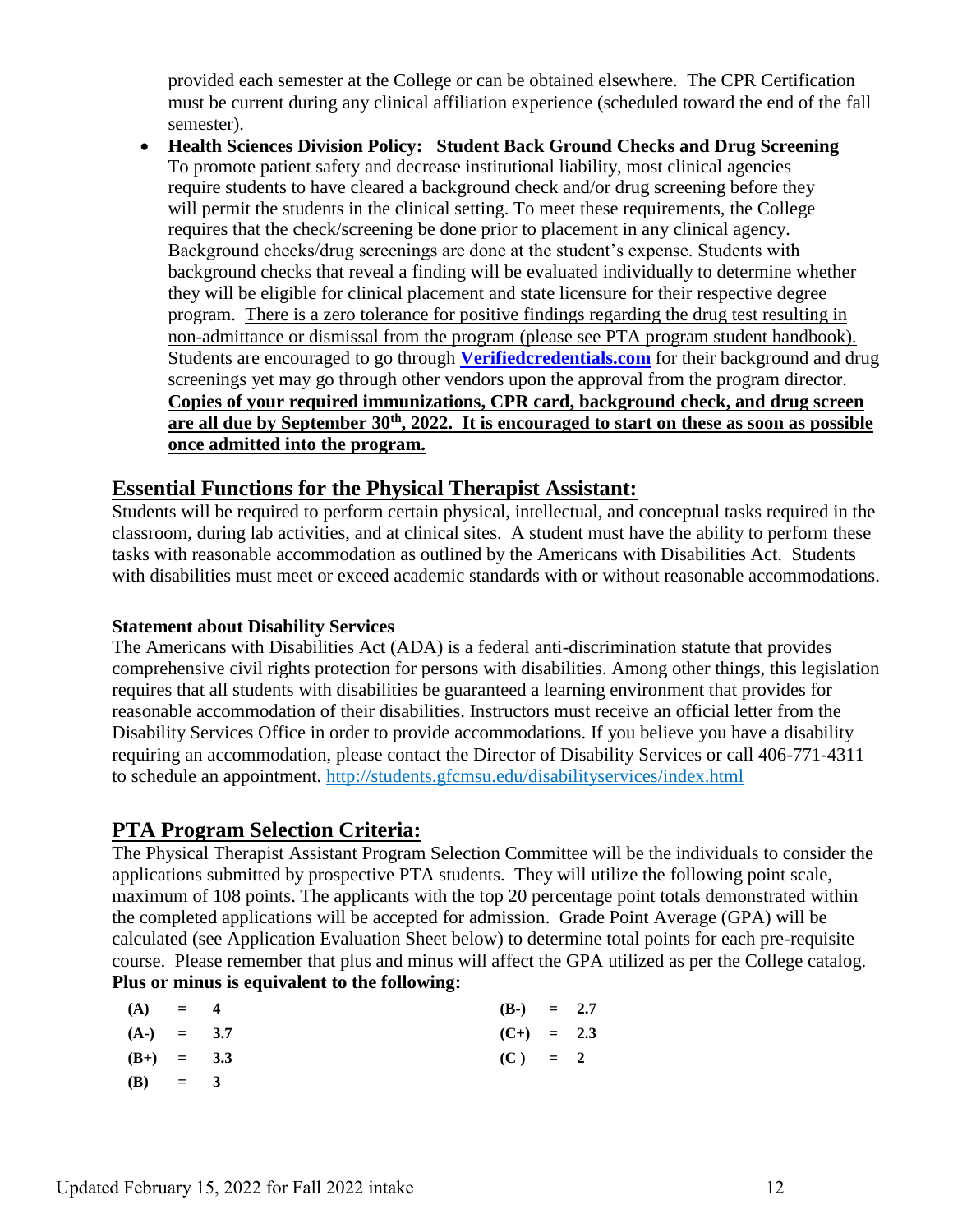| <b>GREAT FALLS</b><br><b>COLLEGE</b><br><b>MONTANA STATE</b><br><b>UNIVERSITY</b> | <b>Physical Therapist Assistant Program</b><br><b>Application Packet Cover &amp;</b><br><b>Check-off Sheet</b>                                                                                                                                                                                                                                                                                                                                                                                                                        |  |
|-----------------------------------------------------------------------------------|---------------------------------------------------------------------------------------------------------------------------------------------------------------------------------------------------------------------------------------------------------------------------------------------------------------------------------------------------------------------------------------------------------------------------------------------------------------------------------------------------------------------------------------|--|
|                                                                                   |                                                                                                                                                                                                                                                                                                                                                                                                                                                                                                                                       |  |
|                                                                                   |                                                                                                                                                                                                                                                                                                                                                                                                                                                                                                                                       |  |
|                                                                                   |                                                                                                                                                                                                                                                                                                                                                                                                                                                                                                                                       |  |
|                                                                                   |                                                                                                                                                                                                                                                                                                                                                                                                                                                                                                                                       |  |
|                                                                                   |                                                                                                                                                                                                                                                                                                                                                                                                                                                                                                                                       |  |
| <b>Item</b>                                                                       |                                                                                                                                                                                                                                                                                                                                                                                                                                                                                                                                       |  |
|                                                                                   | Completed Admissions File. A completed admissions file includes a completed application, copies of<br>high school/GED/HiSET transcripts or diplomas, 2 MMRs, and completion of placement testing or<br>submit official college transcript(s) verifying placement. Complete admissions files will be verified by<br>the Registrar's Office and applicants with incomplete files will not be admitted to the program. Students<br>are encouraged to check with the Admissions Office to confirm that their admissions file is complete. |  |
|                                                                                   | In Good Academic Standing All students must be in good academic standing which means they are not<br>on academic probation OR academic probation continued, OR academic suspension. Good academic<br>standing will be verified by the registrar and any applicants who are not in good academic standing will<br>not be admitted to the program. Students are encouraged to check with the Registrar's or Admissions<br>Office to confirm that they are in good academic standing.                                                    |  |
| with this application).                                                           | Official Transcripts from all college institutions (send official transcripts to Registrar -do not submit                                                                                                                                                                                                                                                                                                                                                                                                                             |  |
|                                                                                   | Completed all prerequisites with a C (not C-) or higher.                                                                                                                                                                                                                                                                                                                                                                                                                                                                              |  |
| acute, rehab, or sub-acute settings).                                             | Complete 40 or more hours of observation with a licensed PT or PTA providing written proof of<br>observation on "Observation Form for the Pre-physical Therapist Assistant" included in this<br>packet. Observation hours must be in at least 2 different TYPES of settings (includes 10 hours of                                                                                                                                                                                                                                     |  |
| environment (OPTIONAL)                                                            | Verification of employment in a healthcare field, and/or employment/volunteer in a fitness                                                                                                                                                                                                                                                                                                                                                                                                                                            |  |
| Assistant.                                                                        | Read and submit this completed PTA Application Packet Cover and Check-off Sheet, Application<br>Evaluation Sheet, and Technical Standards of the PTA to the Health Science Administrative                                                                                                                                                                                                                                                                                                                                             |  |
|                                                                                   |                                                                                                                                                                                                                                                                                                                                                                                                                                                                                                                                       |  |

Student Signature Date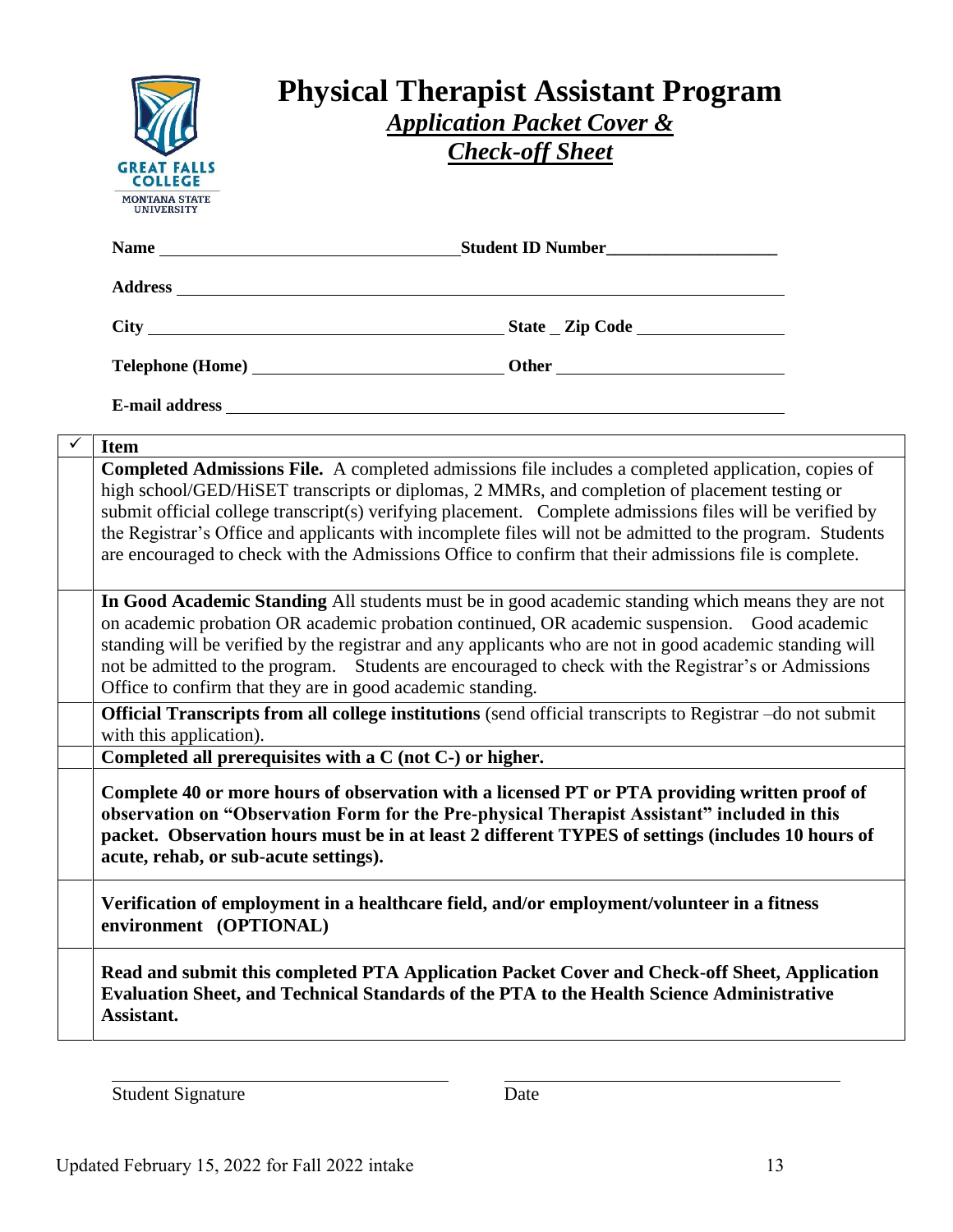## **Application Evaluation Sheet – please fill out completely**

*\*Please include if class occurred face-to-face (you went on campus), or hybrid (a mix of on campus & online), or completely online. Information on the delivery method of the course is for data gathering purposes only and will not impact the scoring of your application.* 

#### **All grades must be a C or higher (not a C-).**

| <b>Item</b>                                                                                                                                                       | <b>Institution and</b><br>year course was<br>completed | *Delivery-<br>online,<br>hybrid or<br>face-to-face | <b>Points</b><br>(see page 12)                                                                                 | Point<br><b>Value</b><br><b>Scored per</b><br><b>Item</b> |
|-------------------------------------------------------------------------------------------------------------------------------------------------------------------|--------------------------------------------------------|----------------------------------------------------|----------------------------------------------------------------------------------------------------------------|-----------------------------------------------------------|
| Introduction to PTA (PTA 105)                                                                                                                                     |                                                        |                                                    | grade                                                                                                          |                                                           |
| Fundamentals of Physical Science w/Lab (PHSX 105)<br>or College level Chemistry & Physics                                                                         |                                                        |                                                    | grade                                                                                                          |                                                           |
| Human Anatomy & Physiology I Lecture (BIOH 201)                                                                                                                   |                                                        |                                                    | grade                                                                                                          |                                                           |
| Human Anatomy & Physiology I Lab (BIOH 202)                                                                                                                       |                                                        |                                                    | grade                                                                                                          |                                                           |
| Human Anatomy & Physiology II Lecture (BIOH 211)                                                                                                                  |                                                        |                                                    | grade                                                                                                          |                                                           |
| Human Anatomy & Physiology II Lab (BIOH 212)                                                                                                                      |                                                        |                                                    | grade                                                                                                          |                                                           |
| Intro to Interpersonal Communication (COMX 115) or<br>Intro to Public Speaking (COMX 111)                                                                         |                                                        |                                                    | grade                                                                                                          |                                                           |
| College Writing I (WRIT 101)                                                                                                                                      |                                                        |                                                    | grade                                                                                                          |                                                           |
| College Math for Healthcare (M140) or Core level math                                                                                                             |                                                        |                                                    | grade                                                                                                          |                                                           |
| Introduction to Psychology (PSYX 100)                                                                                                                             |                                                        |                                                    | grade                                                                                                          |                                                           |
| List additional Social Science course:                                                                                                                            |                                                        |                                                    | grade                                                                                                          |                                                           |
| Physical therapy observations hours<br>$(60$ hours max)<br>40 hours required from 2 different settings (10 hours<br>must come from acute, rehab, or sub acute)    |                                                        |                                                    | $*20$ points (60<br>hours), Bonus<br>*15 points (50<br>hours), Bonus<br>10 points $(40)$<br>hours), Required   | <b>Faculty</b><br>will<br>calculate<br>these<br>points.   |
| *Bonus hours may include any healthcare discipline<br>(eg PT, ST, OT, RT)                                                                                         |                                                        |                                                    |                                                                                                                |                                                           |
| Employment in a healthcare field.<br>(Contact Program Director for questions)<br>$(1040$ hours max)                                                               |                                                        |                                                    | 20 points (1040)<br>$hours+$ ),<br>15 points (520<br>hours),                                                   | <b>Faculty</b><br>will<br>calculate                       |
| Optional                                                                                                                                                          |                                                        |                                                    | 10 points (260)<br>hours),<br>5 points (50<br>hours)                                                           | these<br>points.                                          |
| Employment/volunteer in a fitness environment.<br>This includes students participating in HOSA.<br>(Contact Program Director for questions)<br>$(1040$ hours max) |                                                        |                                                    | 20 points (1040<br>$hours+),$<br>15 points (520)<br>hours),<br>10 points (260)<br>hours),<br>$5$ points $(50)$ | <b>Faculty</b><br>will<br>calculate<br>these<br>points.   |
| Optional                                                                                                                                                          |                                                        |                                                    | hours)                                                                                                         |                                                           |

**Total: \_\_\_\_\_\_\_\_\_\_\_\_\_\_\_\_\_\_\_\_\_\_**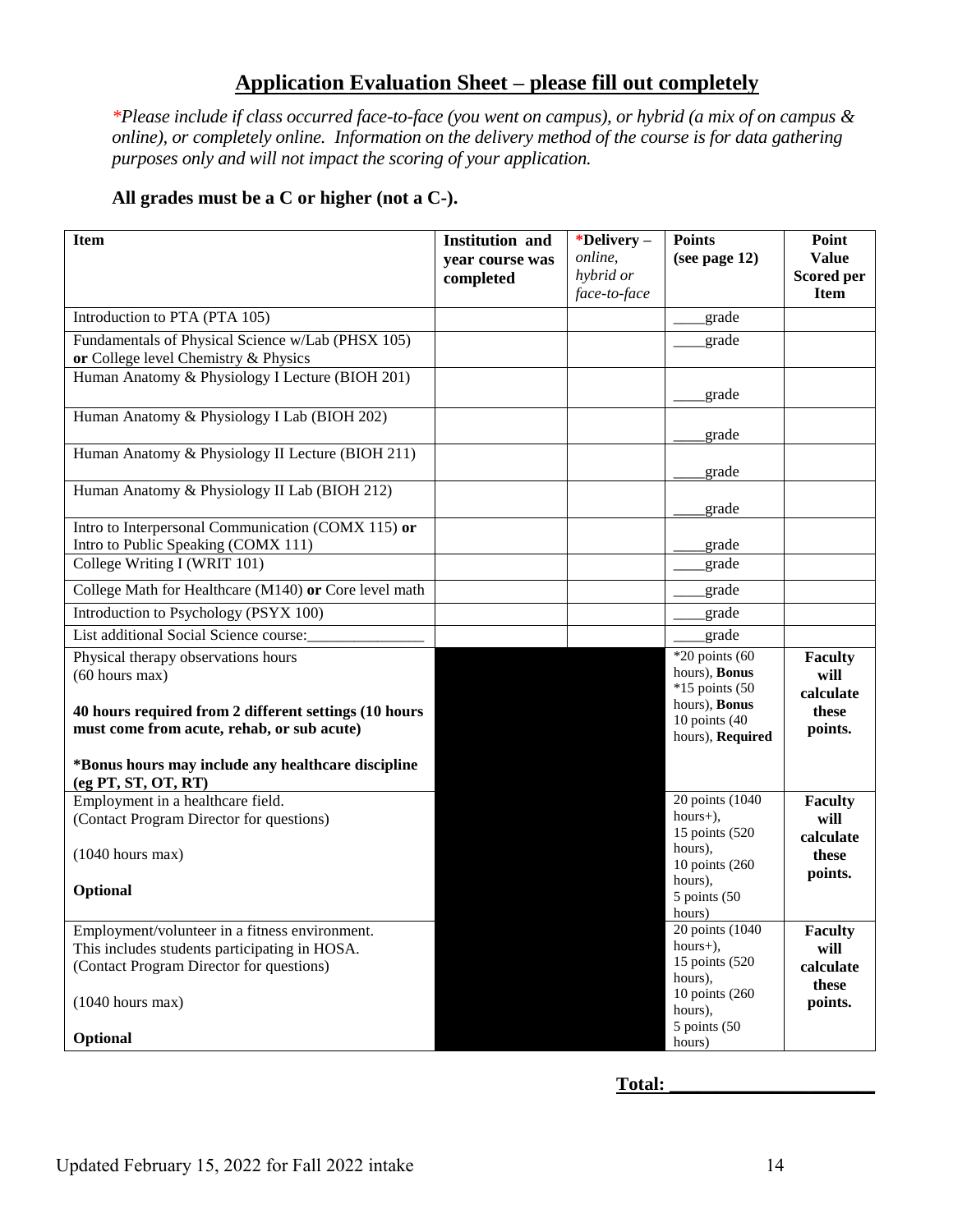## **GREAT FALLS COLLEGE MSU**

**Student Immunization and Verification Form**

| <b>IMMUNIZATIONS: PLEASE LIST DATES</b>                                                                                                                                                                                                                                                                                               |            |                |                 |
|---------------------------------------------------------------------------------------------------------------------------------------------------------------------------------------------------------------------------------------------------------------------------------------------------------------------------------------|------------|----------------|-----------------|
| Measles, Mumps, Rubella ____________ Diphtheria _______ Tetanus (within last 7-10 years)___________<br>Influenza(flu shot)_____________<br>TB (proof of test results required) Result #1___________ Time/date read ________<br>Result #2 __________ Time/date read _______ (two-step TB test required)<br><b>VERIFY THE FOLLOWING</b> |            |                |                 |
|                                                                                                                                                                                                                                                                                                                                       | <b>YES</b> | N <sub>O</sub> | <b>Initials</b> |
| CPR for Health Care Providers verification, completed<br>and current upon admission: Online courses not<br>accepted.<br>(Photocopy of certification card, both sides, showing<br>expiration and instructor's signature).                                                                                                              |            |                |                 |
| I have read the Technical Standards Sheet for<br>the program of application.                                                                                                                                                                                                                                                          |            |                |                 |
| I have provided proof of all immunizations or<br>test results required.<br>Clinical/practicum/internship sites may require other documentation/proof of vaccination                                                                                                                                                                   |            |                |                 |

**besides those required by the college or this program.**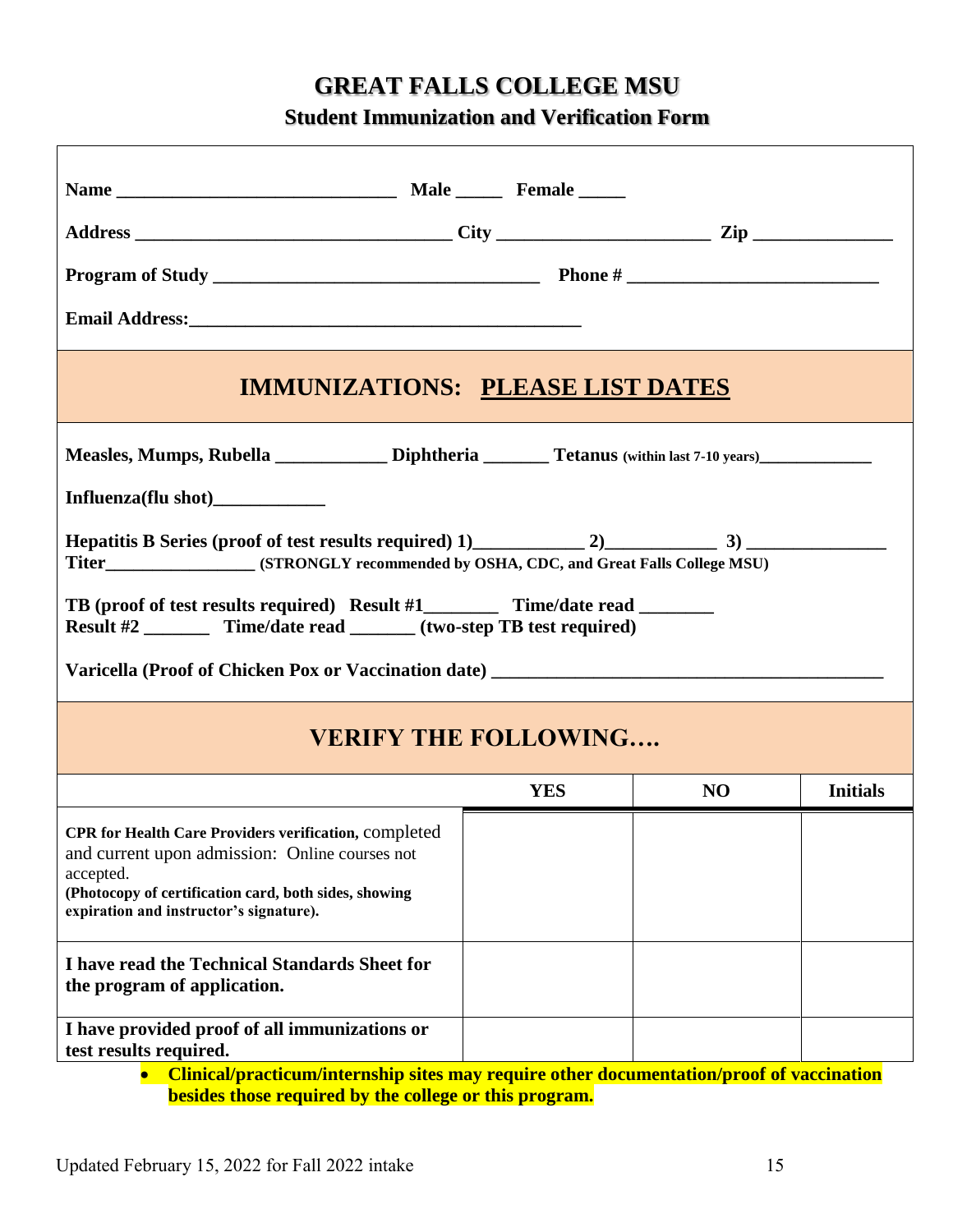## **Technical Standards for the**

# **Physical Therapist Assistant Program**

#### *Technical Standards*

*Demonstrate safe transferring and gait training of patients of various sizes from a variety of surfaces.* 

*Effective set up and use* assistive devices such as wheelchairs, canes, and walkers.

*Demonstrate safe* positioning patients, and positioning of equipment.

*Effectively perform* palpation skills and take measurements of various patients in a culturally sensitive manner.

*Effectively* perform chart reviews and continuous assessment of the patient's status.

*Effectively* communicate with patients, families, caregivers, coworkers, and healthcare providers regarding instruction, questions, and or requests in a culturally sensitive manner.

*Effectively take and record* doctors' orders, patient histories, and subjective/objective findings.

*Demonstrate* appropriate time management regarding treatment and documentation.

*Provide* effective and safe treatment interventions within the established plan of care as set by the physical therapist with emphasis on critical thinking skills.

**Perform** safely, effectively, and calmly under stressful situations.

*Maintain* composure while managing multiple tasks simultaneously.

*Effectively* prioritize multiple tasks.

*Display* respect, professionalism, politeness, discretion/confidentially, teamwork, legal, and ethical standards of the profession of physical therapy.

*Consistently adhere to standard precautions for infection control.* 

I understand that I will be expected to demonstrate competency in the technical standards stated above in order to successfully complete my program.

Student Signature Date

 $\frac{1}{2}$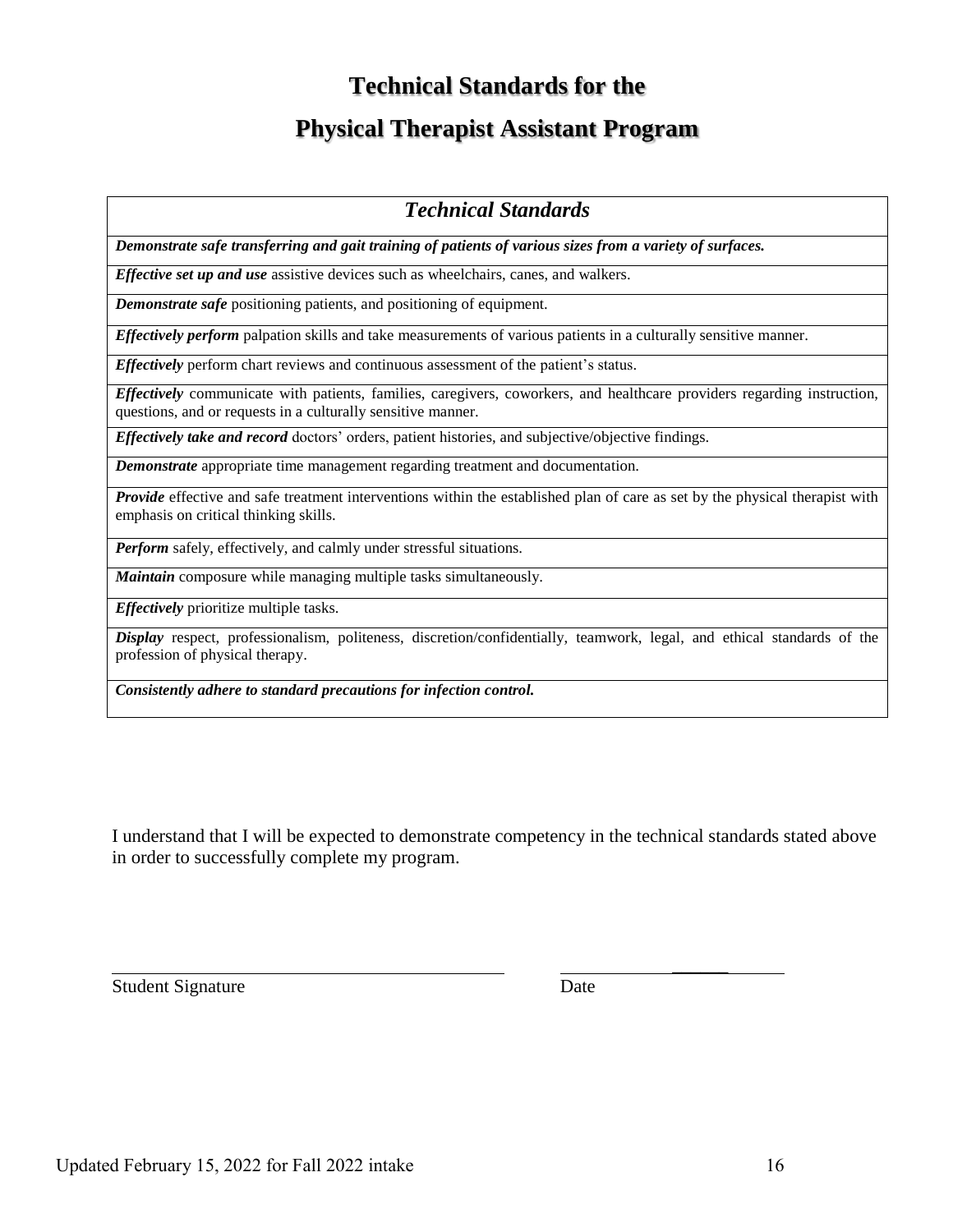# OBSERVATION FORM PRE- PHYSICAL THERAPIST ASSISTANT

| Potential PTA Student Name:                                                                                                                                                                                                    |            |                                                                                                                                          |                     |
|--------------------------------------------------------------------------------------------------------------------------------------------------------------------------------------------------------------------------------|------------|------------------------------------------------------------------------------------------------------------------------------------------|---------------------|
| Facility Name: 1988. The Second Second Second Second Second Second Second Second Second Second Second Second Second Second Second Second Second Second Second Second Second Second Second Second Second Second Second Second S |            |                                                                                                                                          |                     |
| Dates of Observation                                                                                                                                                                                                           | # of Hours | Printed Name of Clinician                                                                                                                | Clinician's Phone # |
|                                                                                                                                                                                                                                |            |                                                                                                                                          |                     |
|                                                                                                                                                                                                                                |            |                                                                                                                                          |                     |
| <b>Total Hrs Observed</b>                                                                                                                                                                                                      |            | Type of Setting (circle the setting that applies): acute,<br>rehab, sub-acute, nursing home, home health, schools,<br>and/or out-patient |                     |

# **Clinician to fill-out the remainder of this form:**

Please help evaluate this potential PTA student by filling in the following:

|                                                                           | Yes | No |
|---------------------------------------------------------------------------|-----|----|
| 1) Courteous when establishing appointment time for clinical visit.       |     |    |
| 2) Punctual in attendance for clinical observation.                       |     |    |
| 3) Respectful of clinicians time and schedule.                            |     |    |
| 4) Appropriate attire worn during observation.                            |     |    |
| 5) Demonstrated interest in the clinical setting.                         |     |    |
| 6) Asked appropriate questions of clinician.                              |     |    |
| 7) Exhibited respect and courtesy toward clinicians, patients and others. |     |    |
| 8) Demonstrated positive and appropriate interpersonal skills.            |     |    |
| 9) Demonstrated true interest in the physical therapy profession.         |     |    |
| 10) HIPAA compliant.                                                      |     |    |
| 11) Followed clinical site policies and procedures.                       |     |    |

Please provide comments about this individual and their potential for success in the Physical Therapist Assistant Program at Great Falls College MSU. **When completed please enclose within an envelope with your signature across the seal and returned to the student as part of his/her application towards the PTA Program.**

Signature of Clinician:

Thank you for your support of the PTA Program and for allowing this potential student to observe your work. Please contact Brad Bechard, PTA Program Director at (406) 771-5134 with any questions or comments.

l,